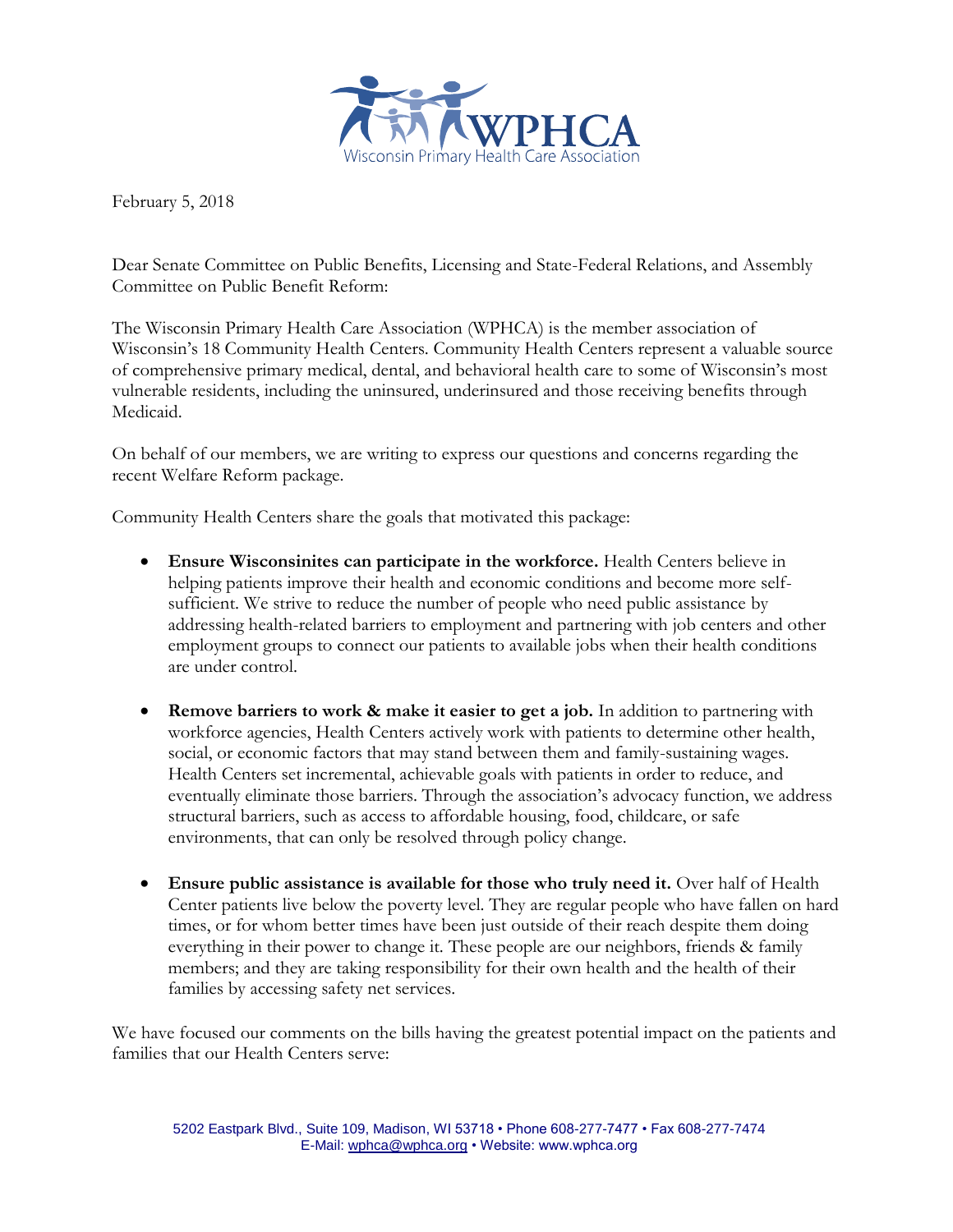- Special Session Bill 1: Relating to: required hours of participation in the FoodShare employment and training program.
- Special Session Bill 2: Relating to: statewide FoodShare employment and training program requirement for able-bodied adults.
- Special Session Bill 4: Relating to: employment screening of and employability plans for residents in public housing.
- Special Session Bill 8: Relating to: requiring child support compliance in the Medical Assistance program.
- Special Session Bill 9: Relating to: creation of a savings account program in the Medical Assistance program.
- Special Session Bill 10: Relating to: photo identification cards for FoodShare recipients.

Generally speaking, WPHCA supports policies that improve access to health care; and support individuals to improve their health and overall condition. We address health broadly, considering an individual's physical, oral, and behavioral health; and as something that originates within our family, neighborhood, workplaces, and social lives.

We are concerned that the bills listed above may not meet their intended goals of removing barriers to work, and maintaining public assistance for those that truly need it. In addition, while we promote personal responsibility and work, we are concerned that there is no transition plan, transition resources, nor transition timeline for these major shifts in program rules. Without carefully considered plans, the result may be a loss of benefits without a corresponding gain in employment and independence.

Our brief response reflects the limited information provided by the authors on the potential effects of this package and limited information on implementation.

> *SPECIAL SESSION BILL #1 AND #2: Relating to: required hours of participation in the FoodShare employment and training program, and statewide FoodShare employment and training program requirement for able-bodied adults.*

- WPHCA believes that FoodShare is first and foremost a food assistance program that helps people with limited resources buy the food they need for sustaining and promoting good health, and are concerned with the tension caused by treating it as a workforce program.
- Over 64,000 Wisconsinites lost access to food when the FoodShare program instituted the 20hr FSET requirement; and we're concerned that further increasing those requirements will decrease the number of people who can access the program without improving their circumstance.
- Childcare is expensive, and a steady childcare schedule can be complicated for families who aren't able to find a job that offers them flexibility when it comes to childcare.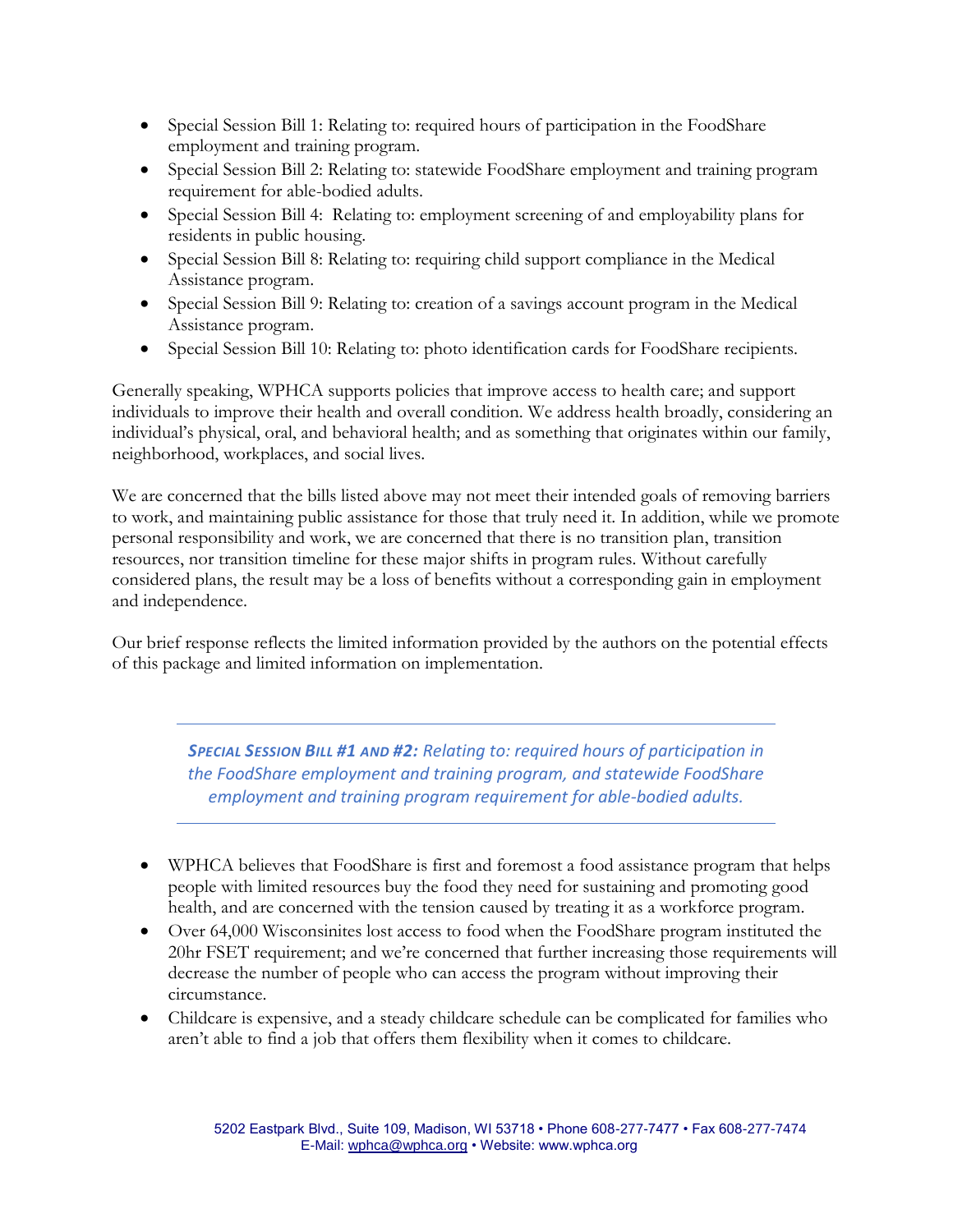#### *Special Session Bill #4: Relating to: employment screening of and employability plans for residents in public housing.*

- WPHCA is concerned that these practices could lead to housing discrimination and loss of housing benefits.
- There are not enough treatment providers nor options to offer it to every public housing resident that may need it.
- Community Health Centers have long wait lists for treatment services. The most recent DHS Medicaid Access study suggests that there is not adequate behavioral health provider capacity across the state to meet existing demand, especially for substance use services. Members promised treatment will likely need to wait, thus exacerbating their addiction issues. Timeliness of treatment is paramount if this intervention is to have any success at addressing this public health crisis.
- There are multiple public housing authorities across the state how will they comply with this unfunded mandate?
- How will housing authorities comply with the Americans with Disabilities Act when assessing whether a resident is able-bodied?
- How are able-bodied, underemployed, and an "employability" plan defined?
- Where will individuals receive treatment for substance abuse?

## *Special Session Bill #8: Relating to: requiring child support compliance in the Medical Assistance program.*

- WPHCA is concerned that this would reduce access to Medicaid, and therefore access to primary health care.
- Even if a child's Medicaid status is not affected by this rule, numerous studies have shown that children's access to insurance is closely tied to their parents. A custodial parent losing coverage could also have a negative impact on their children's coverage.
- In instances of violence, trafficking, it may not be safe, possible, or reasonable to cooperate in child support enforcement or paternity determinations
- How many custodial parents will be impacted?
- How many non-custodial parents will be impacted?
- Does this place undue stress on the custodial parent to establish/enforce a support order/paternity—even with good cause exemptions (i.e. fear of abuse)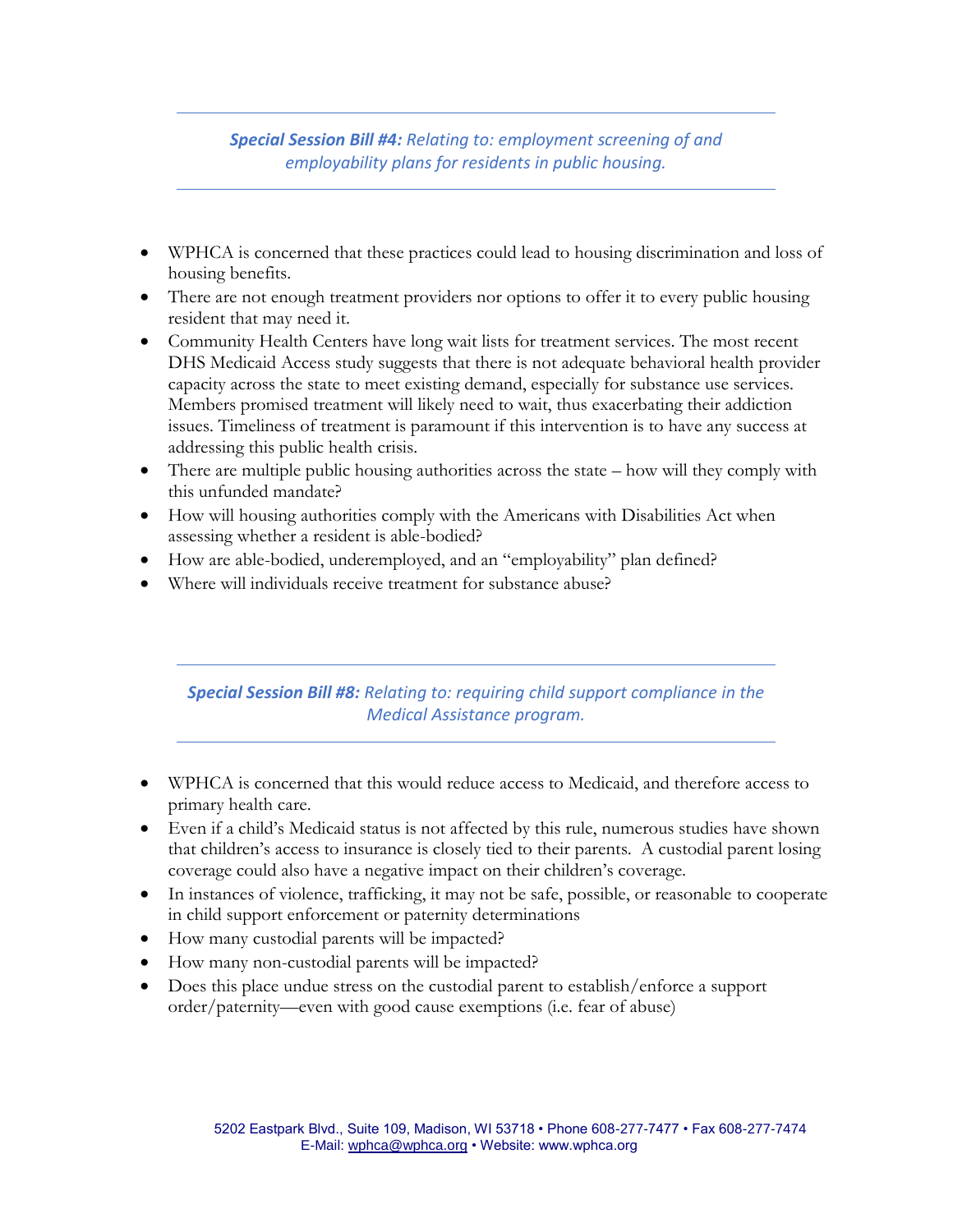## *Special Session Bill #9: Relating to: creation of a savings account program in the Medical Assistance program.*

- Will HSA contributions be required? For whom?
- Will childless adult premium payments go into the HSA?
- Will parents be exempt from a contribution requirement?
- How much will it cost to administer?
- Where will HSA contributions come from? BC enrollees? The State?

## *Special Session Bill #10: Relating to: photo identification cards for FoodShare recipients.*

- This requirement may be particularly challenging for homeless populations, further reducing their ability to access food, and therefore exacerbating health conditions.
- Does the cost of implementing photo ID requirements outweigh the purported levels of fraud and abuse in the program?
- How does this affect those with limited mobility, transportation barriers?
- What is the likely impact on low-income families, seniors and disabled individuals' ability to access food?

Finally, should this package advance, we strongly encourage the Legislature to exempt the same populations that the Department of Health Services proposed to exempt from certain requirements proposed in the latest amendments to the 1115 BadgerCare Waiver Demonstration. If the individual falls into the following categories, we encourage that they be exempted from the new rules related to Medicaid, FoodShare & Public Housing benefits:

- The individual is a parent or caretaker
- The individual is pregnant
- The individual is diagnosed with a mental illness.
- The individual receives Social Security Disability Insurance (SSDI).
- The individual is a primary caregiver for a person who cannot care for himself or herself.
- The individual is physically or mentally unable to work.
- The individual is receiving or has applied for unemployment insurance.
- The individual is taking part in an alcohol or other drug abuse (AODA) treatment program.
- The individual is enrolled in an institution of higher learning at least half-time.
- The individual is a high school student age 19 or older, attending high school at least halftime.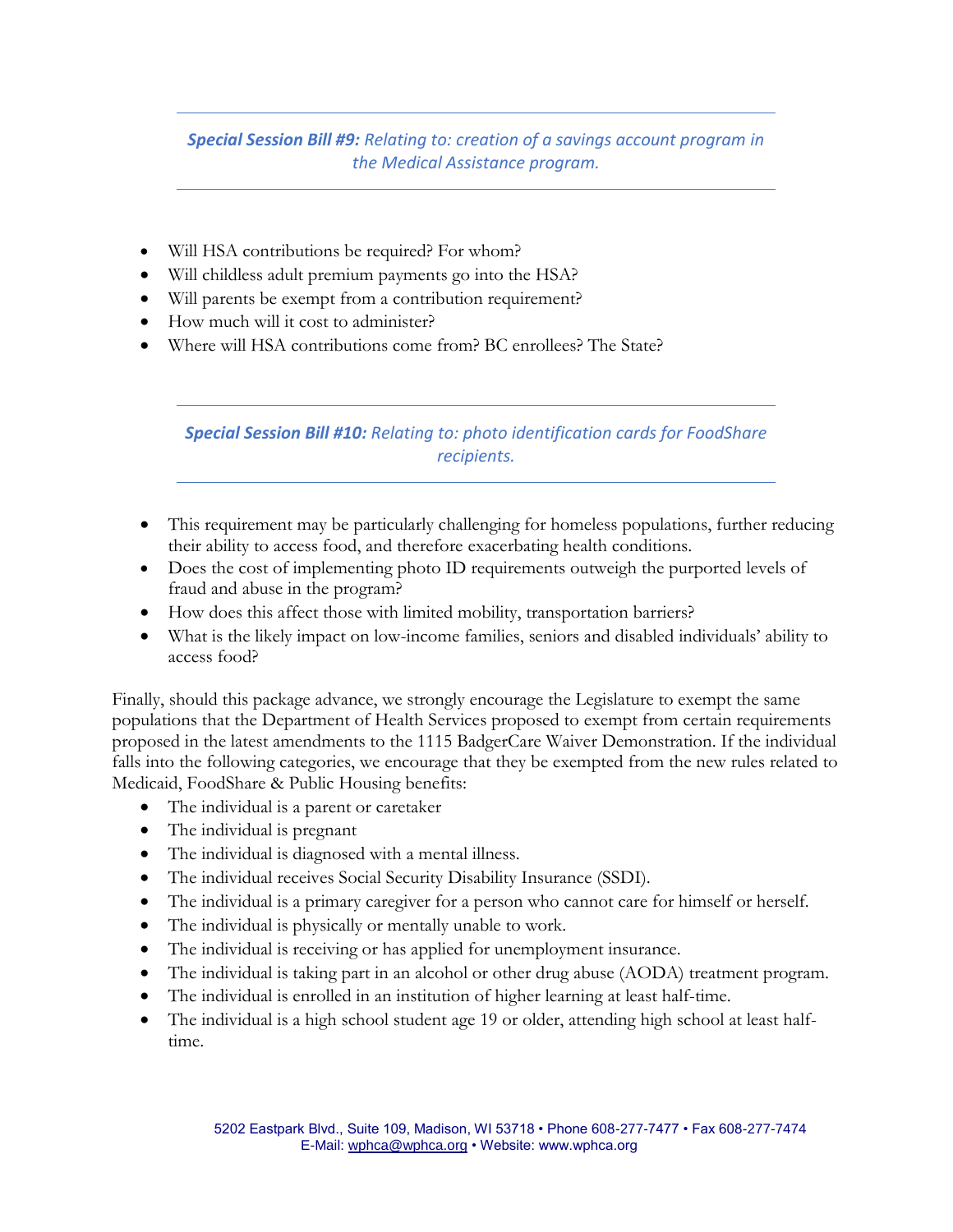WPHCA also believes these additional groups should be exempted from the new requirements created for Medicaid, FoodShare & Public Housing benefits. The rules may cause harm our patient's ability to manage their health conditions:

- Individuals with two or more chronic conditions
	- o Individuals with co-occurring chronic diseases are a higher risk for depression and substance abuse and require more complex care and treatment. Consistent access to appropriate preventative and primary care for these individuals will improve their health and may save the health care system money.
- Individuals in active treatment for cancer or a life threating disease; individuals with a terminal illness
	- o People with life-threatening or terminal illnesses often are unable to work, and may already have extensive medical bills. Any additional barriers to care is beyond what is reasonable to expect under such circumstances.
- Individuals who have communicable diseases including HIV/AIDS, Hepatitis B/C, etc.
	- o For purposes of public health and safety, it is critical that people with communicable diseases retain coverage, access to medications, and access to care, including behavioral health and mental health care.
- Women who experienced a fetal or infant death, and are therefore at risk for a subsequent poor birth outcome
	- o Beyond the trauma associated with a fetal or infant death, women who have experienced this trauma are at increased risk for future low birthweight or preterm babies, which are at greater risk for complication, morbidity, and mortality. In addition, continuous inter-partum care would ensure that mothers receive appropriate care and treatment to increase the odds of a healthy baby in the future, if desired, or access to contraceptive care if that is preferred. Continuous primary and behavioral health care is also critical for this population.
- Refugees
	- o Refugees face numerous challenges as they arrive in the country: they often arrive with little to no financial support, they are fleeing traumatic situations, they often have low-English proficiency, and may struggle to find work immediately. Medicaid coverage, without undue barriers like premiums, is a practical and cost-effective way to ensure that refugees have access to immunizations, public health screenings, and other basic health care services.
- Individuals who are homeless or at risk for homelessness:
	- o Given their transient nature, it can be difficult to maintain a consistent relationship with a primary care provider. The homeless, by nature of their circumstances, will also have difficulty establishing an account with a financial institution to even attempt a premium payment.
- Individuals with >3 Adverse Childhood Experiences (ACEs) and are at risk for a mental health and/or substance use disorder
	- o ACEs have been shown to contribute to poor mental health and/or substance use disorders. The costs would be lower and the benefits higher of addressing ACEs early and often in a care setting.
- Victims of domestic or other forms of interpersonal violence